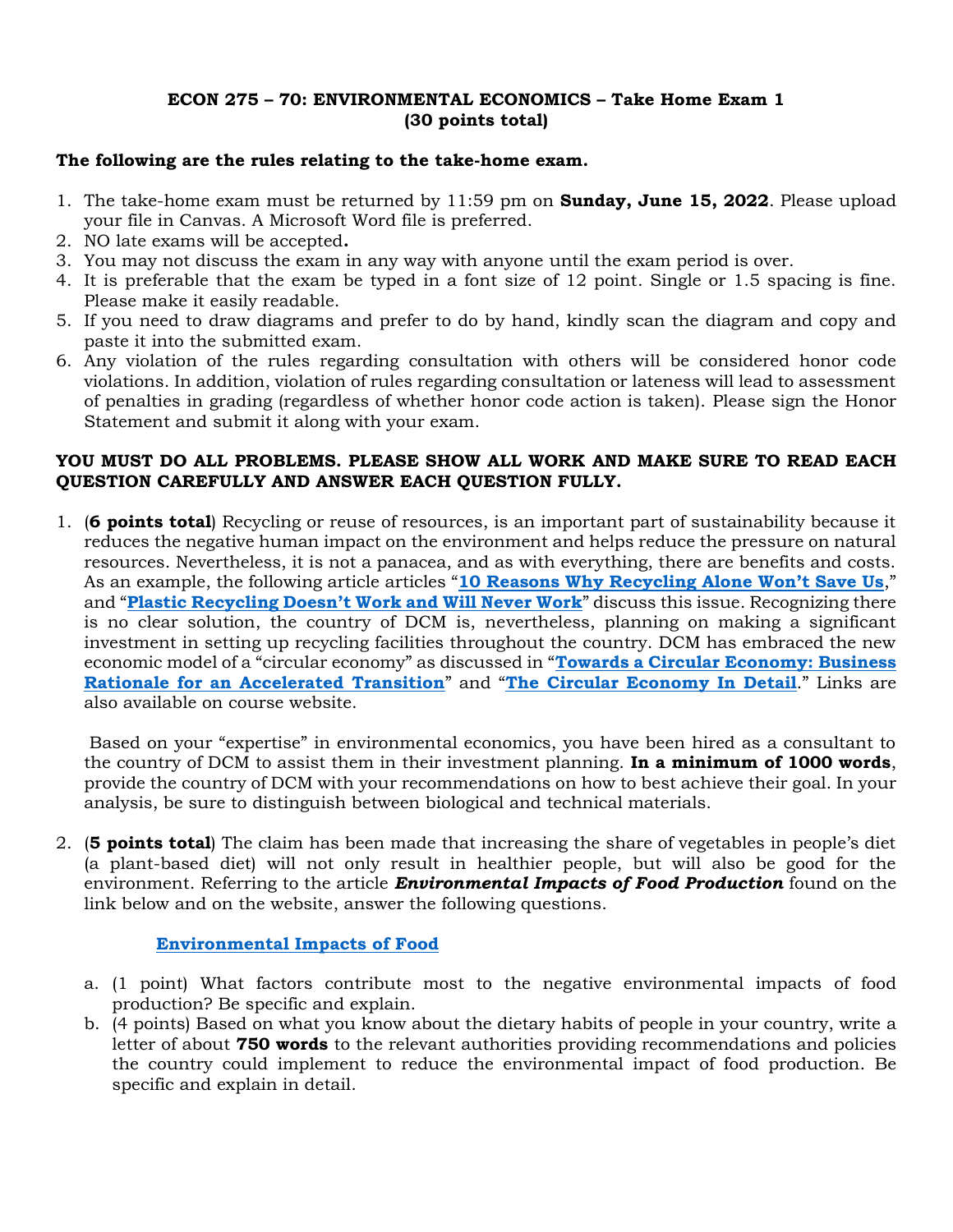- 3. (**5 points total**) The country of **DCM** is considering implementing a project that will install a **[Solar](https://chariotenergy.com/chariot-university/solar-farms/)  [Farm](https://chariotenergy.com/chariot-university/solar-farms/)** on a large piece of land close to a rapidly growing urban area. You have been requested to undertake a cost-benefit analysis to evaluate the feasibility of the project. Researching recent developments on solar farms, list what you perceive to be the:
	- a. (1 point) Private Costs of the project.
	- b. (1 point) Social Costs of the project.
	- c. (1 point) Private Benefits of the project.
	- d. (1 point) Social Benefits of the project.
	- e. (1 point) What type of uncertainty could exist for such a project? Explain.
- 4. **(3 points total)** Assume a constant marginal-extraction-cost model of the allocation of a depletable resource with a renewable substitute (refer to text and/or notes for graph). Showing diagrammatically, what happens if:
	- a. (1.5 points) Due to political pressure from fossil fuel companies, a per-unit subsidy if imposed by the government on each unit of the depletable resource used. Be sure to show the new effect on (i) marginal user cost; (ii) quantity extracted; and (iii) switching point.
	- b. (1.5 points) Now on a new graph, show diagrammatically what happens to the (i) quantity extracted; and (ii) switching point, if a technological development in resource extraction reduces the extraction cost for each unit.
- 5. (**3 points total**) The country of **DCM** is also considering buying up a 3 kilometer stretch of beach that will only allow swimming (that is, no boats, jet skis etc.). This area is a 20-minute drive from an urban area. You are assigned the task of developing a survey to estimate the values of a project using the **travel-cost method**. Develop eight (8) questions to be used in the survey to find out information that will help you estimate the benefits and costs of this project and list them below. For each question, also specify what economics cost of benefit you are trying to ascertain.
- 6. (**3 points total**) For each of the examples below, please answer the following:
	- a. Does an externality exist? If so, classify the externality as positive/negative (or both).
	- b. If an externality exists, determine whether the Coase Theorem applies (i.e. is it possible to assign property rights and solve the problem?
	- c. If it is possible for the Coase Theorem to solve this problem explain how.

**Example 1** (1.5 points) – A new factory that emits noxious odors into the air is built in a lowincome area of the city.

**Example 2** (1.5 points) – Your roommates' favorite music is oldies from the 60s and 70s which you just hate. However, he (or she) insists on playing the music on a high volume at all times.

7. (**3 points**) Read the article **[Hit Hard by High Energy Costs, Hawaii Looks to the Sun](file:///C:/aamccornac/AECON275Summer22/Exams/Exam1/Hit%20Hard%20by%20High%20Energy%20Costs,%20Hawaii%20Looks%20to%20the%20Sun.pdf) [\(PDF\)](Hit%20Hard%20by%20High%20Energy%20Costs,%20Hawaii%20Looks%20to%20the%20Sun.pdf)** You should find a few examples of things we talked about in class. In **at least 300 words**, explain how one or more of the concepts learned are relevant to this article.